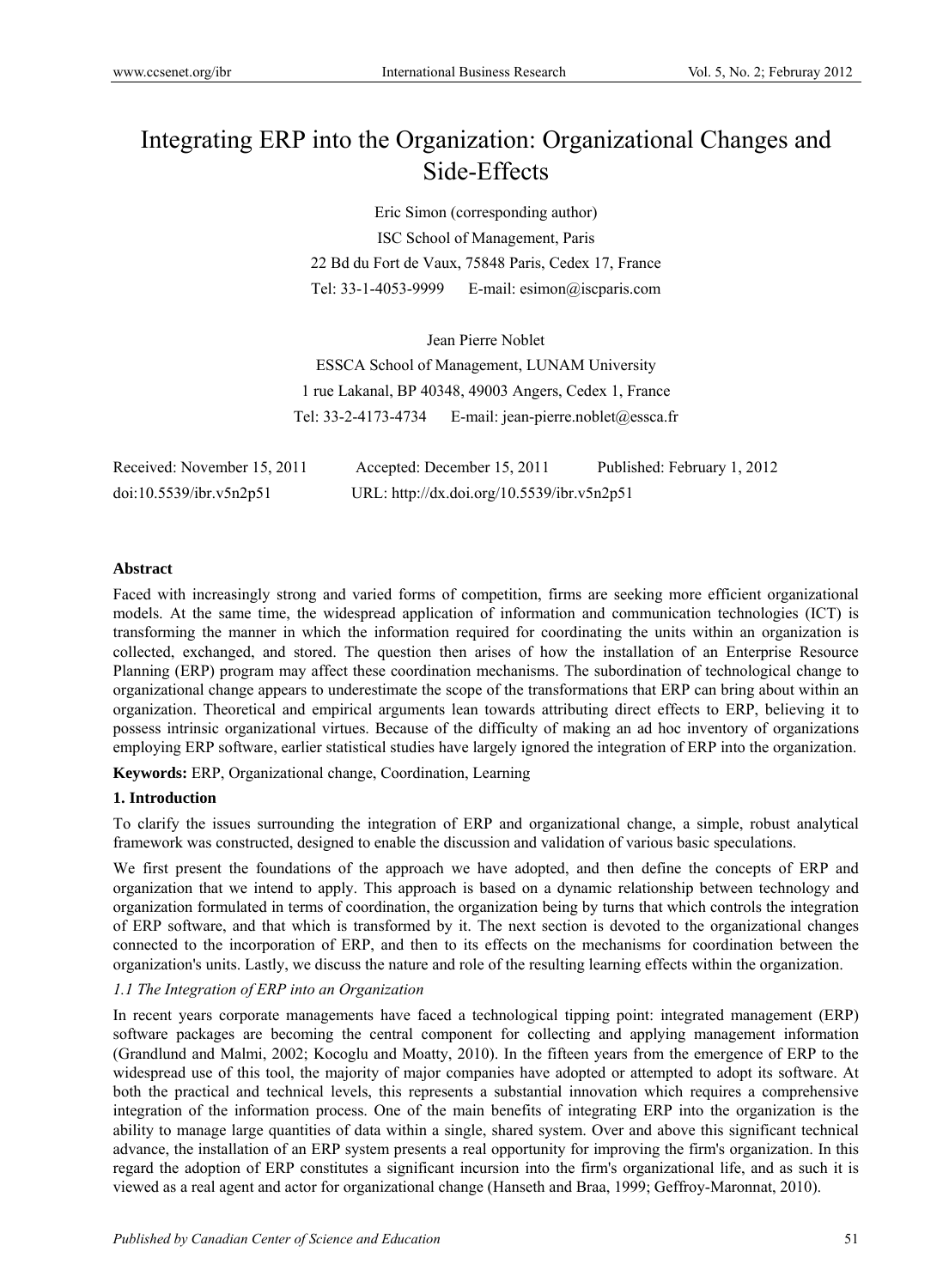When we discuss ERP, the question at issue is whether it is the ERP system that (re)structures the organization, or whether it is the organization that determines the possibility of integrating ERP. In practice, the ERP system and the organizations determine the matter mutually, depending on the degree of advancement of the processes developed by the organization to order its activities.

#### *1.2 ERP and Organizations*

The dialectics of the relationships between ERP and organizations are particularly intense, since ERP systems represent technologies that act directly on the mechanisms that coordinate the organizations' components. The relationships between these technologies and the organizations are therefore intimate ones. The organizations' characteristics thus appear as constraints on the introduction of ERP. These characteristics are often determined by the nature of the firm's activity and environment. Organizations are not structured so as to introduce technologies technologies are introduced to improve the organizations' efficiency.

Once they have been incorporated, ERPs contribute to changing the relative efficiency of organizational mechanisms (Spathis and Constantinides, 2003; Rowe & al., 2011). For example, if it is shown that ERP acts to increase the efficiency of a hierarchical decision-making system, by short-circuiting some of the intermediate levels of data-collection or the transmission of instructions, the potential reduction in hierarchic levels will lead to significant changes in the organization's structure and management.

We will begin by setting out the analytic components required for an investigation of the relationships between ERP systems and organizations.

#### *1.3 Organization and Coordination*

The neo-institutional theory (Coase, 1937, Williamson, 1985 and 1995) provides a convenient framework for analyzing the relationships between ERP and organizations, if we look at the organization as a set of coordinating mechanisms mainly intended to process and solve information problems (asymmetries of information, transaction costs arising from the need to collect and process information, etc.) and based on behavioral theories (bounded rationality, opportunism, etc.) which are also grounded in the connection between agents and the processing of information.

If we agree with Mintzberg (1979) in defining coordination as "the glue in the structure, the basic element which holds the parts of the organization together" and consequently see the organization as a set of mechanisms intended to solve the problems of coordination, we may then describe the organization as an assemblage combining two kinds of coordination mechanisms. One kind, related to the decision-making system and the division of labor between units, defines the structural features of the organization: its organizational mechanisms. The other kind clarifies the choices which, within these mechanisms, describe how agents resolve problems of the consistency of actions and of meeting commitments, i.e., the rules.

This instrumental approach is useful in analyzing the organizational determinants of integrating ERP and, conversely, the impact of ERP on an organization. It will be supplemented by a more dynamic concept of the firm, taking into account some of the related effects on the organization over the longer term.

Any organization can be broken down according to two elementary coordination principles: the hierarchization of its units, and their interdependence. The combination of these principles allows us to define various types of organizational architecture. Reflecting their architectures, the information flows generated by the hierarchic principle and by interdependence among units will have different information densities, and must conform to a standardization which will be more or less comprehensive.

Hierarchization is the coordination principle which refers to the manner in which authority is distributed among the various components of the organization. This distribution of authority may be centralized, decentralized, or hybrid. A hybrid form is considered desirable, to allow for the reality on the ground. This hybrid form is located on a continuum, where the traditional forms represent the extremities. When one unit centralizes all the authority, stipulating to the other units the way in which they should behave, the information flows between the various hierarchic levels are large, frequent, and usually follow procedures defined in advance.

Interdependence refers to the way in which the work process is divided up within the company. It is characterized by the amount of autonomy that the units have in carrying out their tasks. The division of labor may be specialized, or alternatively may be based on a high degree of integration of the tasks. In the case of specialization the units are responsible for clearly-defined operations, whose execution assumes frequent, complementary interactions. In contrast, integration amounts to entrusting each unit with the coordination of a variety of tasks. In this case the units are less interdependent. In architectures based on specialization, the interdependencies between units are more significant and more frequent than in architectures based on integration. It follows that the needs for interactions and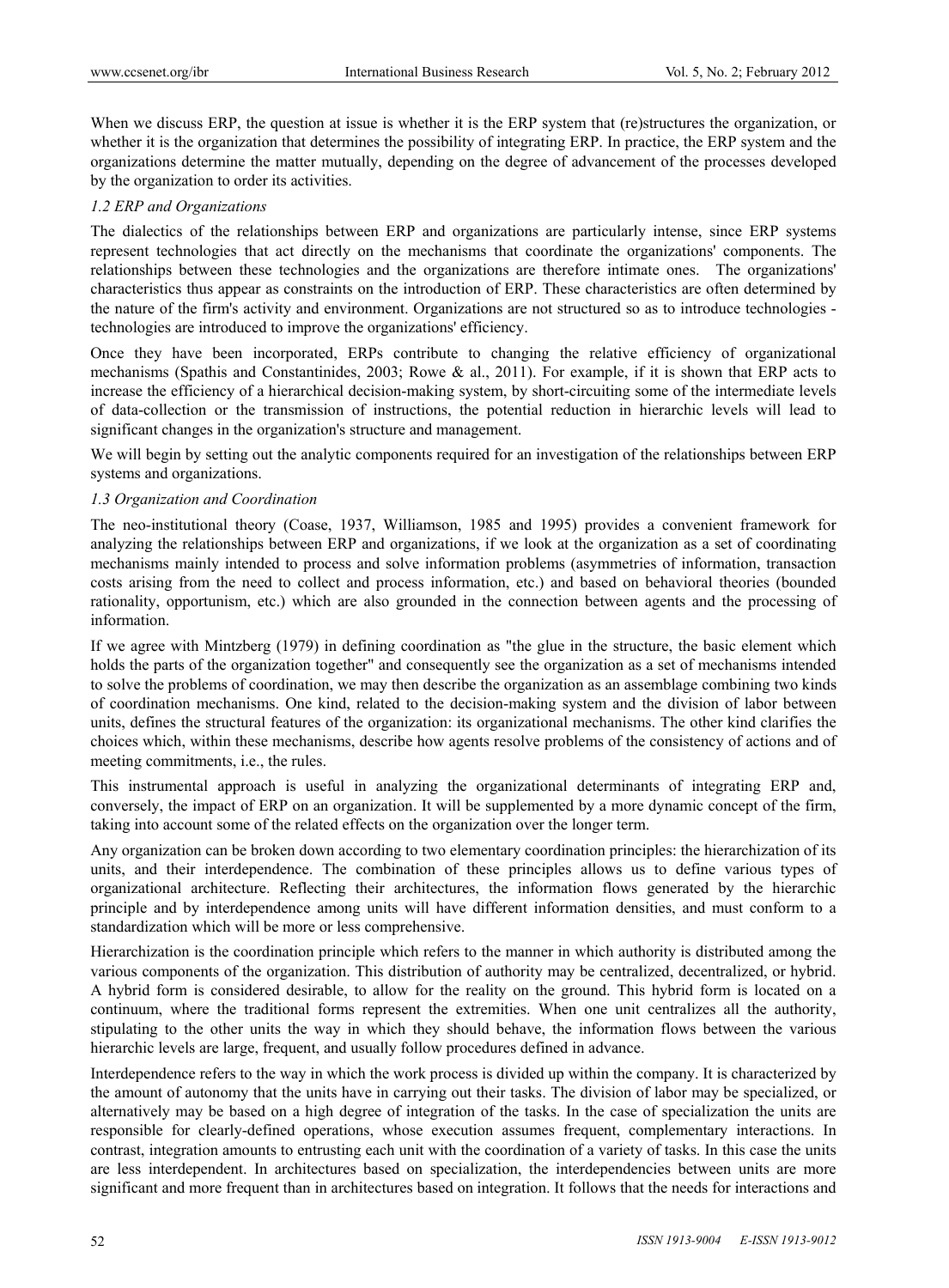thus for exchanges of information are more intensive in organizations whose architectures are based on specialization.

### *1.4 Nature of the Information Flows*

The integration of ERP remains dependent on other variables such as the nature of the activities and the environment. In fact, it will depend on the activities, the more or less voluminous and more or less regular information flows between the units, the more or less easy-to-codify relationships, and so on. All these characteristics influence the relative significance of integrating an ERP system.

ERP systems provide automatic processing, transmission, restitution, and storage of information. The basic problem is that of the relationships between ERP and the coordination mechanisms (Grandlund and Malmi, 2002; Kocoglu and Moatty, 2010). Coordination mechanisms are based on the transmission of information flows between units. We may distinguish two main categories, based on the greater or smaller informational intensity of the coordination mechanisms, and the more or less standardized nature of the procedures for coordinating and processing information.

The informational intensity of a coordination mechanism is measured by the volume, frequency, and regularity of the information flows exchanged between the units. Low-volume exchanges, overly rare occurrences, or irregular relationships between the units do not require the installation - and do not always allow the profitability - of technologies which provide automatic transmission of information flows. As with any technology, ERP involves investments that are subject to criteria of utility and profitability.

The requirement for standardization affects the procedures for exchanging and processing information (Bernier, Bareil, and Rondeau, 2003; El Amrani & al*.,* 2006). Firstly, it may be difficult or even undesirable to formalize the information exchanges which occur in the process of coordination. This is the case for the exchanges known as mutual adjustments, which do not follow procedures defined in advance but take place in the framework of uncodified interactions between units. It is often risky to make them automatic, because the units would lose the flexibility conferred by informal interactions, especially in situations of uncertainty. The use of ERP systems in coordination is thus closely linked to the nature, formal or informal, of the procedures which govern the inter-unit relationships.

Lastly, the information-processing procedures must be sufficiently uniform (Grandlund and Malmi, 2002; Sangster, A., Leech S.A., Grabski, S., 2009). Heterogeneous procedures are almost immediately expressed in high costs for the formalization of information. Information-processing procedures may be heterogeneous for a number of reasons. The lists used to codify the information may differ from one unit to another, similarly for the layouts of documents, the kinds of software, and the equipment employed. The existence of differing procedures for processing information thus constitutes a severe practical obstacle to the automation by ERP systems of the flows of information between organizational components.

The combination of the aspects identified (hierarchy and interdependence) and their various modalities enable the construction of a practical framework for analysis:

Insert Table 1 Here

The combination of two systems of coordination - hierarchization and interdependence - defines five types of organizational architecture. Each of these architectures is in principle characterized by a more or less intensive need for coordination and by whether or not it meets the requirement for standardization. They indicate the potential difficulties of integrating an ERP system and thus the organizational changes that must be implemented.

, ERP is primarily employed in centralized architectures, because its information flows are numerous, follow formalized procedures, and are conveyed by homogeneous languages. Moreover when the architecture is specialized, ERP systems also see intensive use in the horizontal coordination between units.

, On the other hand, their use runs into difficulties in decentralized architectures, where coordination relies on other tools in which there is a substantial amount of mutual adjustment. In addition, the insignificant information flows in vertical coordination, and the difficulty of meeting the requirement for standardization, are further obstacles to the installation of ERP. When the architecture is decentralized and specialized, there is likely to be a considerable need for horizontal coordination, but since decisions are decentralized the horizontal coordination tends to take place via mutual adjustments carried out as the need arises, which do not lend themselves to automation.

 In hybrid architectures, intermediate between the centralized and decentralized forms, the difficulty of integrating an ERP system is intrinsically linked to the nature of the hybrid architecture. These structures, found in almost all organizations (and often run by a manager whose decision-making power is poorly defined and who consequently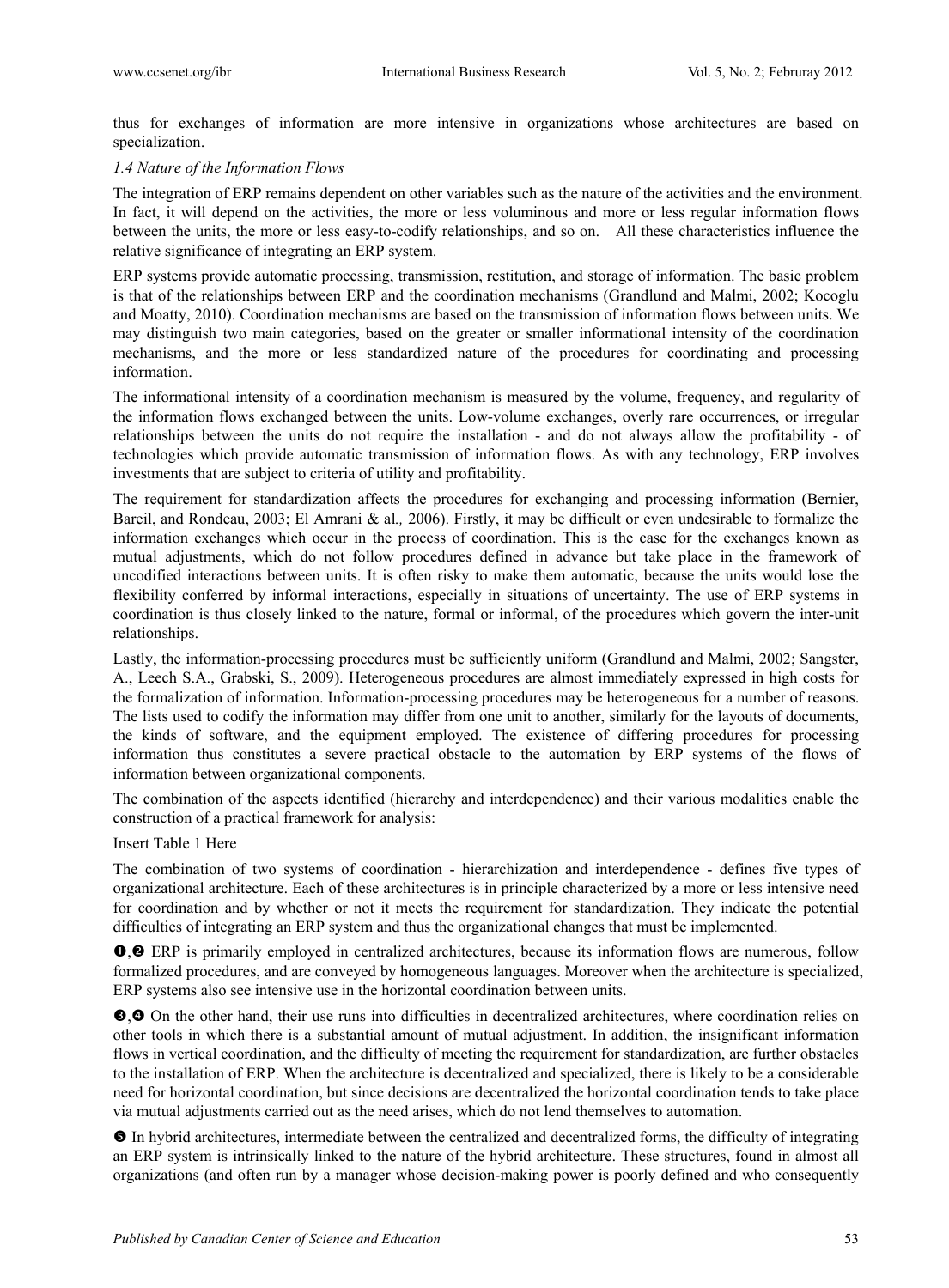has difficulty in making decisions), favor the development of resistance to change and of difficulties in formalizing hitherto non-existent procedures.

To sum up, in organizations whose architectures are centralized and specialized, the integration of an ERP system is easier. Moreover the information-processing procedures tend to be standardized and assigned to a single authority. All the factors thus combine to make it easy to integrate ERP into the coordination of units along the line of authority. In certain cases the constraints of this adaptation will be costly, and may create significant organizational discords.

#### **2. Effect on the Systems of Coordination**

Implementing an ERP system to improve coordination between units has consequences for the organization. The analytic framework set out in Table 1 indicates that ERP systems may encourage the adoption of centralized and specialized architectures, since they strengthen relative efficiency. Nevertheless, it remains true that the role played by ERP in the organization's architecture is dictated by much more decisive factors, such as the need to adapt to the conditions of the market. For this reason the impact of ERP on organizations is seen more in their operating systems than in their architectures. We now discuss this type of impact.

#### *2.1 ERP and Operating Systems*

If ERP systems have an effect on an organization's operating systems, it is because they alter the relative efficiency of the various kinds of system. In general, the adoption of new systems results from a need created by external pressure, e.g., new standards. ERP can make it easier to adopt them, but it is a consequence, not a cause. It is nevertheless true that ERP can play a major role in the selection of operating systems. Although the general nature of a system of behavior is to represent a knowledge-based and therefore an information-based economy (Favereau, 1989), some systems require more information than others and/or a more complex processing and a shorter reaction time from the units. The more information the system uses, and the more complex and time-limited its processing, the more the use of ERP will improve the relative efficiency of the system (Brousseau and Rallet, 1997).

# *2.2 Sets of Mechanisms*

The limited rationality of agents, and the presence of asymmetries of information, situations of uncertainty, and problems of opportunistic behaviors by agents, makes it necessary to have coordination mechanisms based on operating systems. We will attach to their basic features any real coordination mechanism that is a combination of these features (Brousseau, 1995). We will restrict ourselves to systems likely to be affected by the use of ERP, because ERP is closely linked to information-management processes. More specifically, we will describe all of the operating systems in terms of the two major types of problems that they must address: to ensure the compatibility of the agents' actions, and to force them to meet their commitments (Brousseau, 1996).

Compatibility of actions requires that systems be set up that dictate to the agents the behavior that they must adopt during the coordination process. The mechanisms that ensure this compatibility are of two kinds: rules, and the principle of authority, depending on whether the behaviors are defined ex ante at the time of establishing the contract, or ex post when it is carried out.

Rules consist of defining ex ante all of the possible behaviors, in a contingent fashion according to the various world states envisaged. Authority systems (Williamson, 1985, Ménard, 1990) describe the agency which, designated as the authority, will define ex post the behaviors which the agents must follow (delegation of authority). In a situation of uncertainty and over relatively long periods, none of the alternatives is optimal, and any organization will appear as a mix of rules and authority systems. The issue is to know whether ERP systems can alter the proportions of these mechanisms. The meeting of commitments made by the agents in order to comply with the rules or with the decisions of the authority requires the establishment of special mechanisms. Without these mechanisms the agents would tend not to meet the obligations they make, which would at once remove all efficiency (individualism). A traditional response is represented by reprisal mechanisms and incentive mechanisms. Reprisal mechanisms are based on the idea that if the costs of breaking a commitment are high, agents will tend to meet them, because in that case opportunistic behaviors turn out not to be beneficial (Williamson, 1985). Mechanisms which consist of encouraging agents to meet commitments by playing on their remuneration represent an alternative to reprisals. This is the aim of incentive mechanisms, which are based on the payment of bonuses (or on penalties) according to observed deviations from the norm of commitment. No solution is optimal: reprisals require a simple monitoring mechanism but the contract termination that may result from imposing them might prove to be costly for the parties involved. On the other hand, incentive arrangements involve the establishment of costly monitoring systems to accurately determine agents' behaviors and their contributions to the collective result.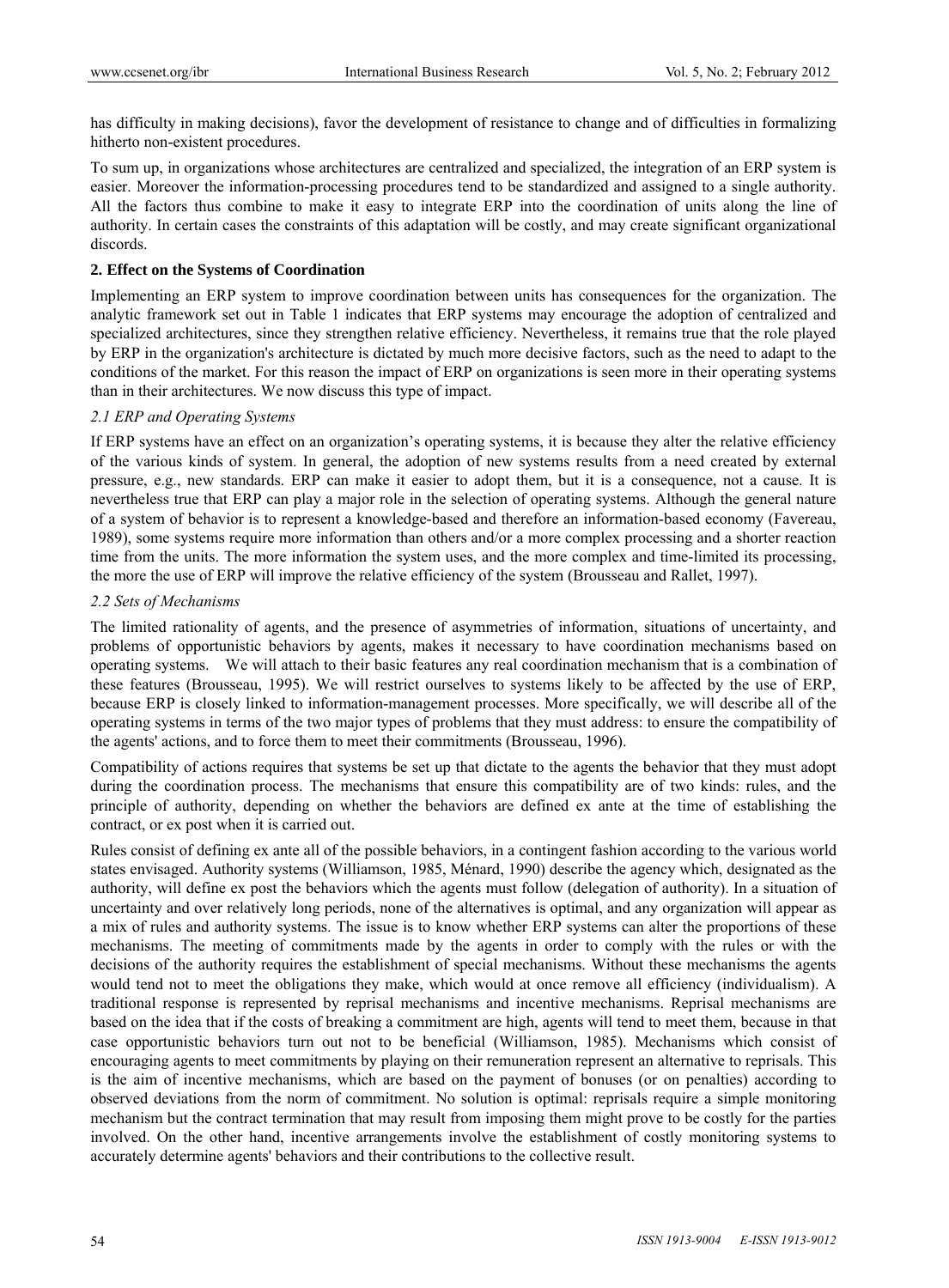Organizations usually combine incentives and reprisals according to the cost/benefit ratio of the monitoring associated with each mechanism; we wish to know whether ERP systems favor one of these types of mechanism.

# *2.3 ERP, Authority, and Incentives*

ERP systems affect the relative efficiency of methods inasmuch as they alter their costs, sometimes in a major way. Because of their more information-intensive nature, authority and incentives represent approaches whose efficiency should, in principle, be improved by ERP systems. Since they correspond to expected behaviors, rules require little in terms of the exchange and processing of information when making decisions. Agents interpret the situation in which they find themselves and select the rule provided.

In contrast, in the case of a decision procedure based on authority - the type of decision adopted in situations of high uncertainty because it allows for greater flexibility – the authority-based decision involves the intensive management of information, The unit responsible for the decision must quickly assemble, select, and process many pieces of information and then rapidly transmit its decision. By facilitating the selection of information, by increasing the agents' computing power, and by accelerating the transmission of decisions, ERP systems lower the cost and improve the efficiency of making decisions based on authority as compared with rules. Such an impact is even more likely when uncertainty is high and demands more flexible decision-making systems.

As we noted, incentive mechanisms involve an intensive manipulation of information arising from the checks that have to be performed in order to calculate them. The effect of ERP systems is thus more conspicuous for incentive mechanisms than for reprisal mechanisms. The efficiency of reprisals is linked to their deterrent effect, designed to avoid serious derelictions whose consequences are by their nature easily observable. By lowering the costs of handling information, ERP systems are likely to alter the balance between methods whose purpose is to ensure that commitments are met. They therefore favor the incentive method. The instability of the environment in which organizations operate reinforces this tendency, because the ability to adapt which it demands of its agents depends in part on the possibility of managing their actions by means of an incentive system that is both discriminating and constantly updated (Batazzi and Alexis, 2006). The organizational impact of ERP systems is likely to be expressed by a tendency to favor the authority method for making actions compatible, and the incentive method for ensuring that commitments are met. This division will be even sharper when the organization's environment is unstable, or perceived as such by its executives.

#### *2.4 Learning Effects and the Organization's Trajectory*

The learning effects which underlie technological trajectories enable modifications and changes in the company's strategy. Ultimately, the initial conditions for incorporating ERP systems, the impact of contingent events, the inherent inertia of organizational phenomena, and learning effects offer a great variety of possible organizational trajectories.

The integration and use of ERP systems is the source of three kinds of learning, which progressively alter the organization of activities:

- In the first place, the introduction of ERPs necessitates a systematic study of the information flows which underpin the coordination mechanisms. Organizations are thereby led to model their actual operating procedures. The integration of ERP then becomes the occasion for the organization to develop a more detailed knowledge of its own functioning. The members of the organization are forced to (re)examine existing organizational solutions and to identify the inconsistencies and redundancies which characterize their information circuits. This initiates a discussion of the organization and implementation of necessary changes. The organizational changes then carried out constitute a form of organizational learning, for which ERP serves as both pretext and support (Besson and Rowe, 2001; Kocoglu and Moatty 2010).

- The second learning mechanism results from the broadening of the field of operations of information processing and of automated coordination procedures. ERP systems generate a stock of information whose use, whether local or in a network, creates tensions (access to information, validation and decision-making power, new connections between units, for example). The resolution of these tensions leads to organizational changes. The identification of local dysfunctions by applying tools for analyzing and assessing performance leads to reorganizations. The organization will evolve more or less quickly, depending on the way in which the integration of ERP is orchestrated (El Amrani, Rowe, Bidan, Geffroy, and Marciniak, 2006).

- The third mechanism is the learning of technologies by their users (Von Hippel, 1988). It constitutes another learning effect which creates organizational change. Users do not understand all of ERP's potentialities ex ante: they learn by doing. Learning does not only address the improvement and optimization of procedures, but also the mechanisms of coordination. This learning varies according to the ownership of usages by the users and according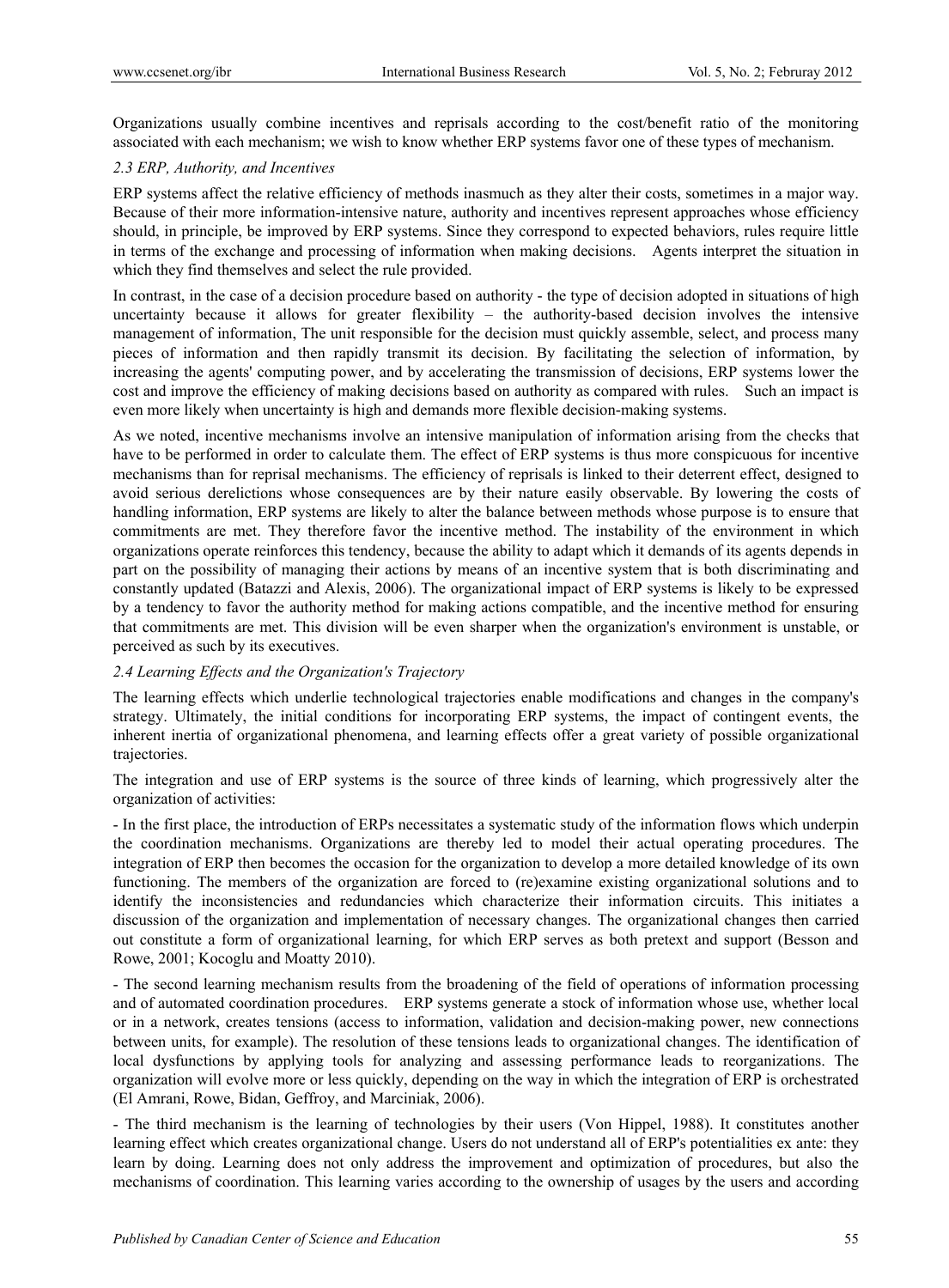to the difficulty of changing the existing coordination mechanisms. Organizations which begin by implementing ERP systems to improve the efficiency of existing coordination processes progressively discover the most suitable forms of organization for using the technologies which they are simultaneously learning to apply.

The interactions of the determinants of change which we have discussed constitute a basis for examining future organizational trajectories. Other variables need to be included in the analysis in order to make it more dynamic: barriers to exit, resistance to change, and the occurrence of contingent events.

The barriers to exit seen in the area of technical change (David, 1986; Cowan, 1990; Foray, 1991) also exist in the area of organizational change. The technical solutions adopted to resolve organizational problems involve both the physical systems, and the procedural formalizations which act to strengthen the coordination mechanisms to which these solutions are applied. They therefore commit the organizations to specific development trajectories. Assuming that ERP systems allow the promotion of incentive systems, it will be more difficult to go back to reprisals, even if the seeming efficiency of these systems leads the organization to develop a costly system of monitoring. The fact that incentives are favored will argue in favor of integrating ERP systems, which support this type of coordination. The dependence of technical/organizational change on past choices is a prime factor in explaining the variety of trajectories followed: similar external conditions (type of activity, of market, etc.) will not lead to a convergence of technical/organizational choices among different entities if their previous choices have put them onto different trajectories.

Resistance to organizational change constitutes another source of variety in development trajectories (Scapens and Jazayeri, 2003; Greenan, N., and Walkowiak, E., 2010). The organizational changes caused by ERP systems may give rise to conflicts, inasmuch as they lead to changes in the division of labor and/or needs for different skills. Such conflicts may delay or prevent change, or restrict such change to the original organization. Resistance to change may also be explained by the difficulty of predicting its long-term consequences. Mistrusting radical reorganizations, agents display a preference for localized changes or for deferred change. Such resistance, which offers substantial inertia, tends to perpetuate existing organizations, or at least forces them to develop slowly. In addition, the actors sometimes tend to use resistance to change, unconsciously at times, as an implicit tool in salary negotiations.

Once it has been completed, the integration of ERP commits the organization to a trajectory which limits its future technological options (adaptation costs, successive versions of the ERP system, exit costs) and consolidates the initial choice via learning effects. Because of this, contingent events are especially influential at the start of the trajectory, as long as a few degrees of freedom remain for making procedural choices and, if need be, to direct the learning process. There is a risk for the organization of becoming locked into a technological trajectory, assimilating contingent events as they appear until a point is reached where it is no longer possible to react to sudden changes in the environment, owing to the accumulated inertia. Such a rigid technological trajectory may sometimes expose the firm to exit and mobility costs that are unsupportable.

#### **3. Conclusion**

In this paper we have attempted to construct an analytical framework for the process of integrating ERP into organizations, based on a small number of variables which express the principal features of organizations (organizational architectures and methods of coordination). The issue selected arises from an organizational determinism tempered by a consideration of the organizational impact of an ERP system, and of learning effects. The initial conditions of ERP's integration (the various types of organizational architecture) play a determining role because they define its use and delimit the scope of its organizational impact. This impact acts mainly on the methods for ensuring the compatibility of actions and ensuring that commitments, once made, are met. ERP forces organizations to favor information-intensive coordination methods such as authority and incentives, inasmuch as changes in their environment push them in the same direction. Learning effects relay these changes over time via the knowledge which the organizations acquire about themselves and about the potential of ERP. What matters is that the technology-organization pairing should work coherently together. The development of both aspects can be achieved only through technological and organizational learning. The analytical framework proposed here cannot provide answers to all the questions raised by the organizational trajectories when looked at from a dynamic viewpoint. The choice of an ERP system actually tends to support previous choices, given that the results of radical changes are risky and unpredictable. Situations in which organizations are forced to change their operating models are situations of open crisis, where the organization's survival is threatened and it has no other choice.

#### **References**

Aoki, M. (1990). Toward an Economic Model of the Japonese Firm. *Journal of Economic Literature*, 28, 1-27.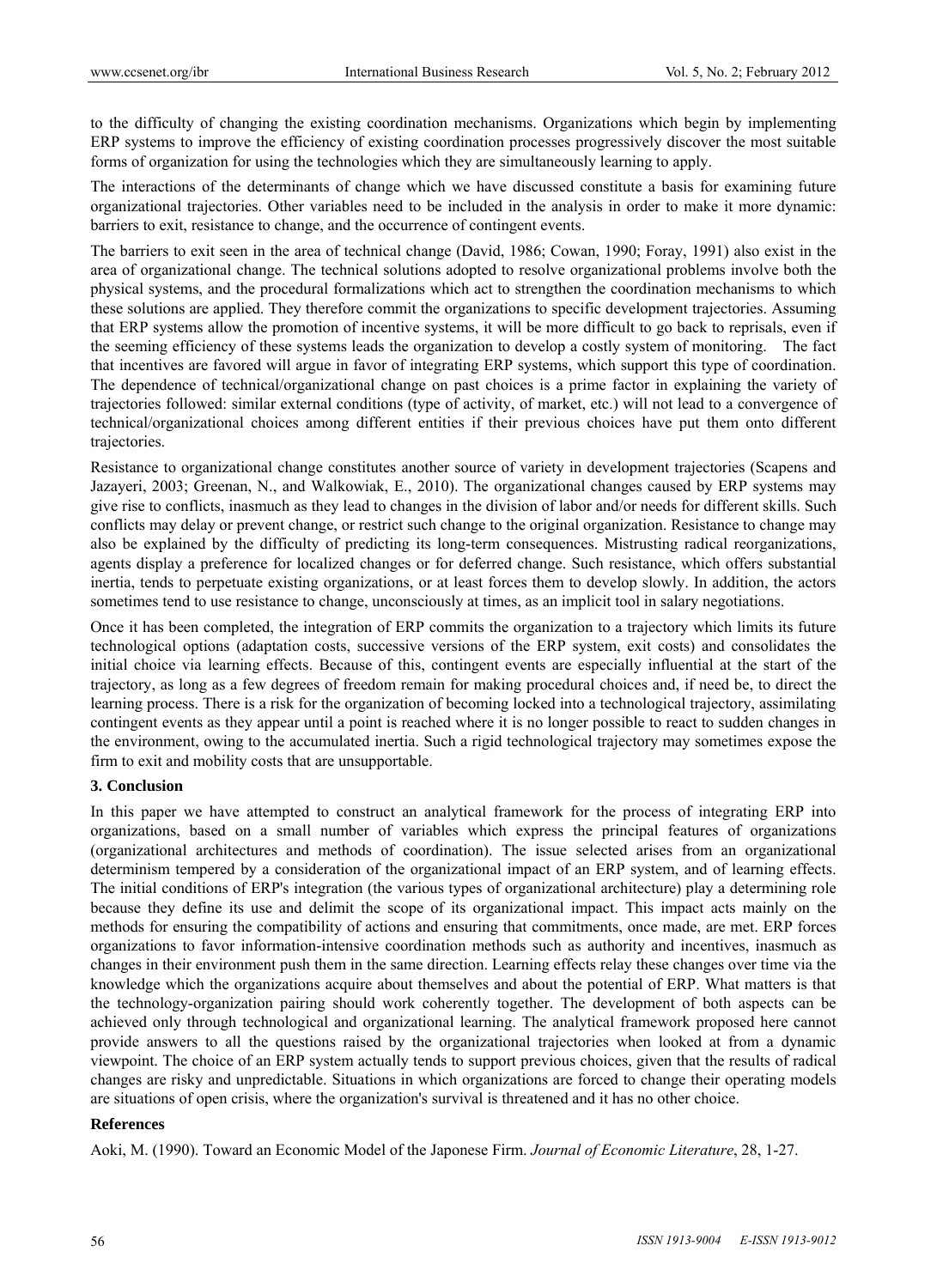Batazzi, C., & Alexis, H. (2006). Une approche des TIC dans l'organisation par la notion de confiance. *In Actes du Colloque Pratiques et usages organisationnels des sciences et technologies de l'information et de la communication*, Cersic Erellif, Rennes.

Bernier, C., Bareil, C., & Rondeau, A. (2003). Transformer l'organisation par la mise en œuvre d'un ERP. *Gestion*, *27*(4), 24-33. http://dx.doi.org/10.3917/riges.274.0024

Besson, P., & Rowe, F. (2001). ERP project dynamics and enacted dialogue: perceived understanding, perceived leeway, and the nature of task-related conflicts. *Database for Advances in Information Systems*, *32*(4), 47-66.

Brousseau, E. (1995). Contracts as Modular Mechanisms: Some Propositions for the Study of Hybrid Forms. *International Journal of the Economic Business, 2*(3), 409-439. http://dx.doi.org/10.1080/758538014

Brousseau, E. (1996). Technologies de l'information et de la communication, gains de productivité et transformations des dispositifs de coordination. In M.C. Monnoyer (Eds), *L'entreprise et l'outil informationnel*, Paris: L'Harmattan.

Brousseau, E., & Rallet, A. (1993). Développement des systèmes télématiques et évolution des relations interentreprises dans la construction. *Rapport de recherches au Plan Contruction et au PIRTTEM*, pp. 105.

Brousseau, E., & Rallet, A. (1997). Le rôle des technologies de l'information et de la communication dans le changement organisationnel. In: Guilhon, B., et al. (Eds.), *Économie de la connaissance et des organisations.* L'Harmattan, pp. 286–309.

Coase, R. H. (1937). The nature of the firm. *Economica*, 386-405. http://dx.doi.org/10.1111/j.1468-0335.1937.tb00002.x

Cowan, R. (1990). Nuclear power reactors: a study in technological lock-in. *The Journal of Economic History*, *50*(3), 541-567. http://dx.doi.org/10.1017/S0022050700037153

David, P. (1986). Understanding the Economics of QWERTY: the Necessity of History. In Parker (ed.), *Economic History of the Modern Economist*, Basil Blackwell.

El Amrani, R., Rowe, F., Bidan, M., Geffroy, B., & Marciniak, M. (2006). Effets de la stratégie de deploiement des PGI sur la vision transversale de l'entreprise. *Revue française de gestion*, 32(168/169), 267-285.

Favereau, O. (1989). Marchés internes, marchés externes. *Revue Economique*, 40(2), 273-328. http://dx.doi.org/10.2307/3502116

Foray, D. (1991). Dynamique économique et nouvelles exigences de l'investigation historique: learning to love multiple equilibria. *Revue Economique*, 2, 301-314. http://dx.doi.org/10.3406/reco.1991.409279

Geffroy-Maronnat, B. (2010). ERP et dynamique sociale de l'intégration, *Management & Avenir* 9(39), 233-249.

Gollac, M., Mangematin, V., Moatty, F., & et de Saint-Laurent, A. F. (1995). *A quoi sert l'informatique? Revue d'études de cas.* Miméo CEE/INRA.

Grandlund, M, & Malmi, T. (2002). Moderate impact of ERPs on management accounting: a lag or permanent outcome? *Management Accounting Research,* 13(3), 299-321. http://dx.doi.org/10.1108/02635570310506098

Greenan, N., & Walkowiak, E. (2010). La dynamique des changements à long, *Réseaux*, 4 (162), 231-273.

Hanseth, O., & Braa, K., (1999). SAP as Emergent Infrastructure in a Global Organization. *Systèmes d'Information et Management*, 4(4). 53-70.

Kocoglu, Y., & Moatty, F. (2010). Diffusion et combinaison des TIC, *Réseaux*, 4 (162), 33-71. 33

Mintzberg, H. (1979). *Structure et dynamique des organisations*. Paris/ Montréal: Éd. d'Organisation/Éd. Agence d'Arc.

Rowe, F., Marciniak, R., & Clergeau, C. (2011). The contribution of information technology to call center productivity: An organizational design analysis. *Information Technology & People*, 24(4), 336-361. http://dx.doi.org/10.1108/09593841111182278

Sangster, A., Leech, S. A., & Grabski, S. (2009). ERP implementations and their impact upon management accountants. *Journal of Information Systems and Technology Management,* 6(2), 125-142.

Spathis, C., & Constantinides, S. (2003). The usefulness of ERP systems for effective management. *Industrial Management and Data Systems,* 103(8/9), 677-685. http://dx.doi.org/10.1108/02635570310506098

Scapens, R., & Jazayeri, M. (2003). ERP systems and management accounting change: opportunities or impacts? *European Accounting Review,* 1*2*(1), 201-233. http://dx.doi.org/10.1080/0963818031000087907